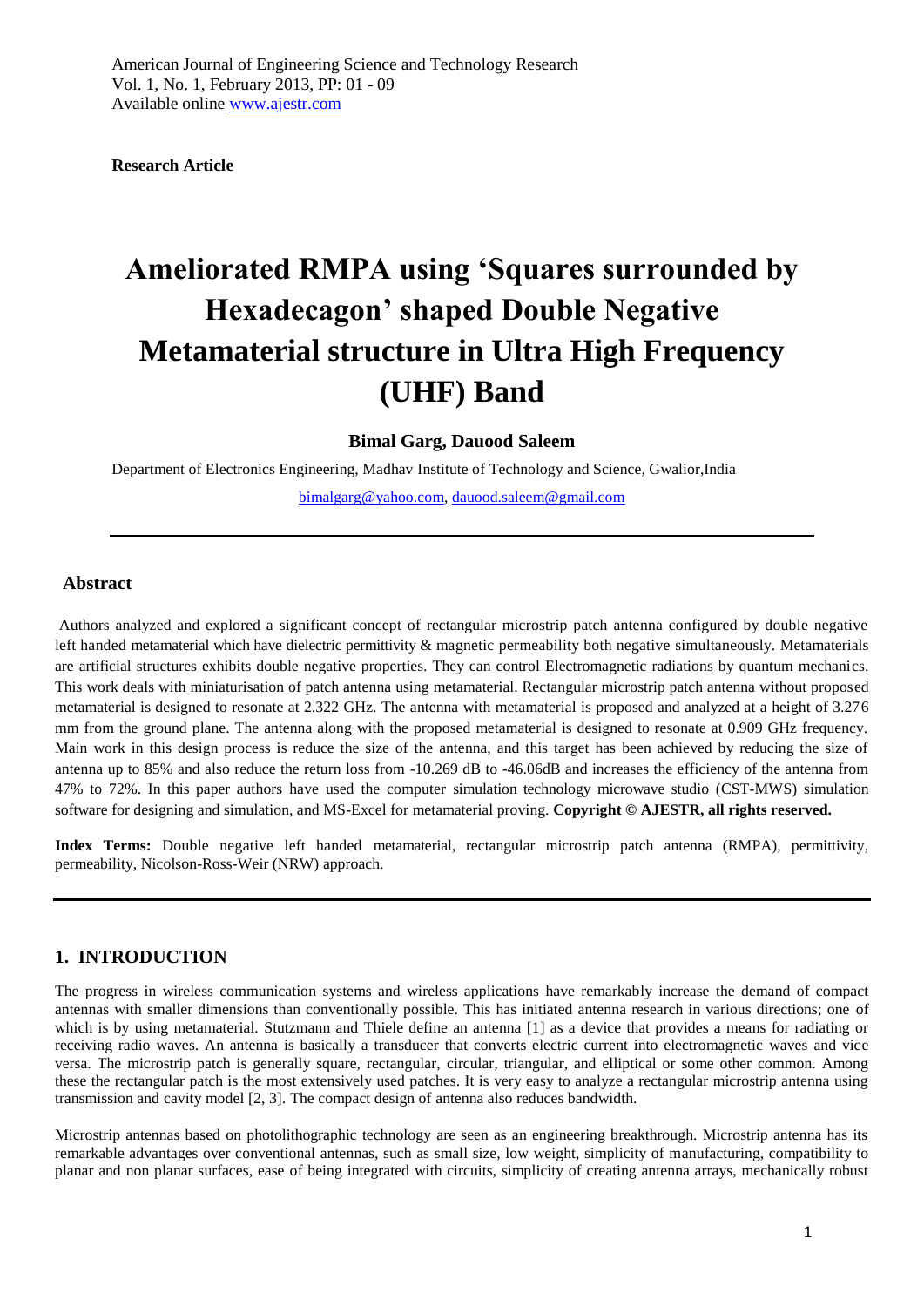American Journal of Engineering Science and Technology Research Vol. 1, No. 1, February 2013, PP: 01 - 09 Available online www.ajestr.com

when mounted on rigid surfaces, compatible with MMIC designs and suitable for multi frequency operation. They are finding applications in aircraft, spacecraft, satellite, wireless, mobile communication, missile and military. The patch is generally made of conducting material such as copper or gold and can take any possible shape. The radiating patch and the feed lines are usually photo etched on the dielectric substrate In order to simplify analysis and performance prediction, the patch is rectangular. For are rectangular patch, the length L of the patch is usually 0.3333λo < L < 0.5λo*,* where λ*o* is the free-space wavelength. The patch is selected to be very thin such that  $t \ll \lambda_0$  (where t is the patch thickness). The height h of the dielectric substrate is usually  $0.003\lambda_0 \leq h \leq 0.05\lambda_0$ . The dielectric constant of the substrate  $(\epsilon_r)$  is typically in the range  $2.2 \leq \epsilon_r \leq 12$  [4].

Compactness is important aspect in wireless communication in addition with the other parameters improvement like return loss, directivity, efficiency, Bandwidth [5]. These characteristics can be achieved by covering of microstrip patch antennas with metamaterial structures [6, 7]. In 1967 Victor Georgievich Veselago, a Russian physicist was the first to introduce the theoretical concept of metamaterial which exhibit negative permittivity and permeability [8] left handed material [9-10]. In metamaterial the [phase velocity](http://en.wikipedia.org/wiki/Phase_velocity) would be anti-parallel to the direction of [Poynting vector.](http://en.wikipedia.org/wiki/Poynting_vector) In 1999 split rings resonator (SRR), originally proposed by Pendry [11, 12] have attracted a great interest for the design of negative permeability, negative permittivity and lefthanded (LH) metamaterials.

#### **2. DESIGN METHODOLOGY**

All the design work and simulation work has been done on the computer simulation technology microwave studio (CST-MWS). Initially dimensions were calculated for the operating resonant frequency i.e. 2.322 GHz by using formulas shown below. The proving of the metamaterial which used to enhance the property of RMPA, Microsoft excel software is used.

For calculation of width and length of the patch antenna-

A. Desired Parametric Analysis [1, 4]

$$
W = \frac{1}{2f_r\sqrt{\mu_0\varepsilon_0}}\sqrt{\frac{2}{\varepsilon_r+1}} = \frac{C}{2f_r}\sqrt{\frac{2}{\varepsilon_r+1}} \qquad \qquad \dots (1)
$$

$$
L = Leff - 2\Delta L \qquad \qquad \dots (2)
$$

Where,

$$
Left = \frac{c}{2f_r\sqrt{\varepsilon_{eff}}}
$$
 (3)

$$
\frac{\Delta L}{h} = 0.412 \frac{(\varepsilon_{eff} + 0.3)(\frac{w}{h} + 0.264)}{(\varepsilon_{eff} - 0.258)(\frac{w}{h} + 0.8)} \qquad \qquad \dots (4)
$$

$$
\varepsilon_{eff} = \frac{\varepsilon_r + 1}{2} + \frac{\varepsilon_r - 1}{2} \left( \frac{1}{\sqrt{1 + \frac{12h}{w}}} \right) \qquad \qquad \dots (5)
$$

In above used formulas the symbols have their usual meanings.  $c =$  Velocity of light in free space,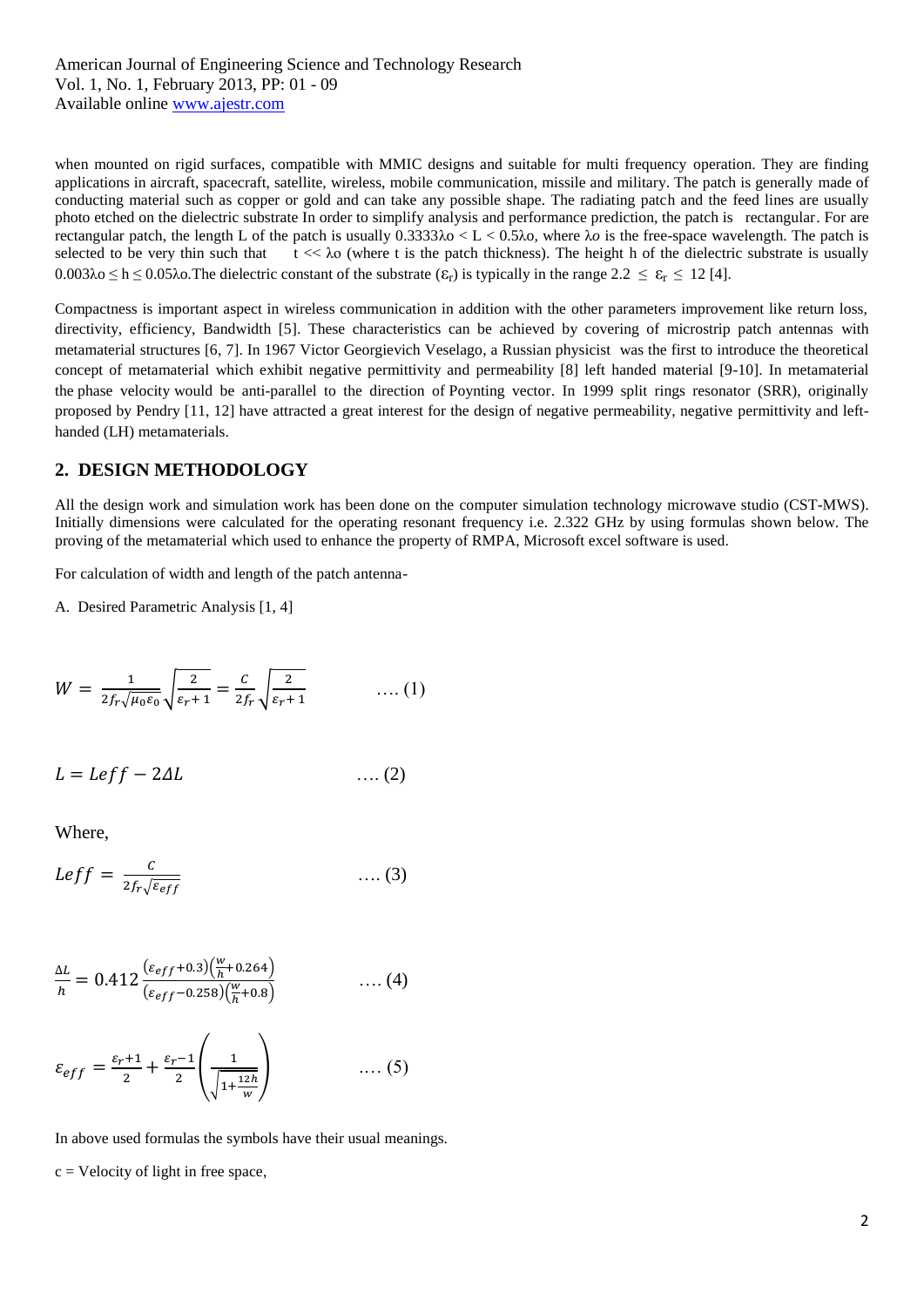American Journal of Engineering Science and Technology Research Vol. 1, No. 1, February 2013, PP: 01 - 09 Available online www.ajestr.com

 $\varepsilon_r$  = Substrate Dielectric constant,

- $\varepsilon_{\text{eff}}$  = Effective dielectric constant,
- L= Actual length of the patch,
- W = Width of the patch,
- $L_{\text{eff}}$  = Effective length.

After dimension calculation design work has been done. Perfect electric conductor (PEC) was used to make the patch antenna over the ground which also having the same material with substrate of dielectric constant 4.3 between patch and ground. RMPA at 2.322 GHz frequency is shown in figure 1.



**Figure1:** RMPA at height of 1.6mm from ground of 2.322GHz.

The simulation result of the patch shown in figure 1 is in graphical form shown in figure 2, with the return loss and bandwidth of - 10.269 dB and 13.8 MHz respectively.



**Figure 2:** Simulation result of the RMPA with return loss of -10.269 dB and bandwidth of 13.8 MHz.

Three Dimensional Radiation Pattern of Rectangular Microstrip Patch Antenna is shown in Figure 3.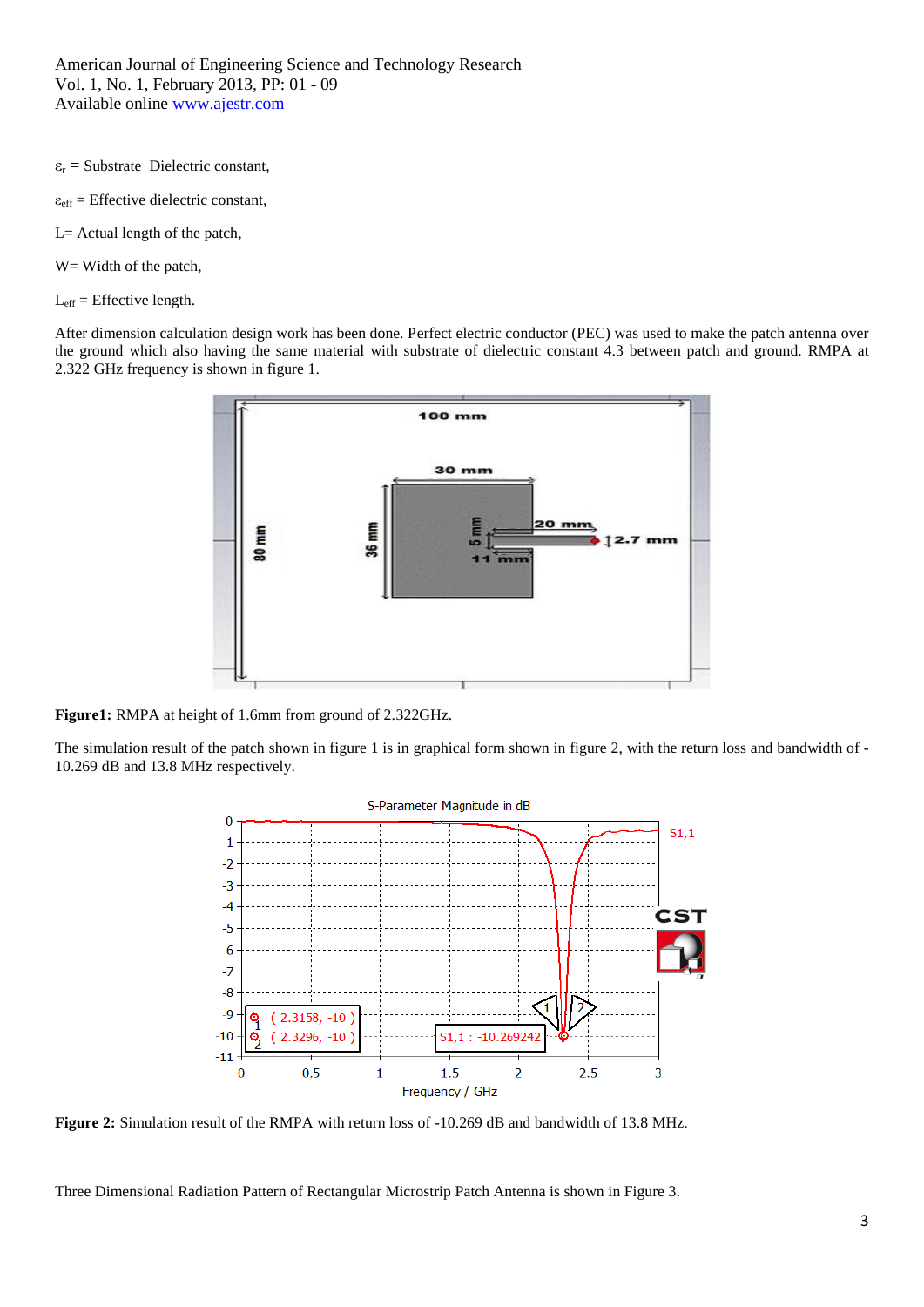

**Figure 3:** Radiation Pattern of a Rectangular Microstrip Patch Antenna

After the RMPA simulation the metamaterial is implemented over the patch antenna at the height of 3.267 mm from the ground. The proposed metamaterial structure implemented with its dimension used in the proposed design is shown in figure 4.



**Figure 4:** Proposed metamaterial structure at the height of 3.267 mm from ground.

The simulation result after the implementation of the metamaterial over the rectangular microstrip patch antenna at the height of 3.267 mm from the ground enhance the property of the RMPA alone and reduces the size of the antenna by shifting the lowest dip to a frequency other than the operative frequency i.e. at 0.909 GHz. The size is being reduced to 85%. The simulation result with the metamaterial is shown in figure 5.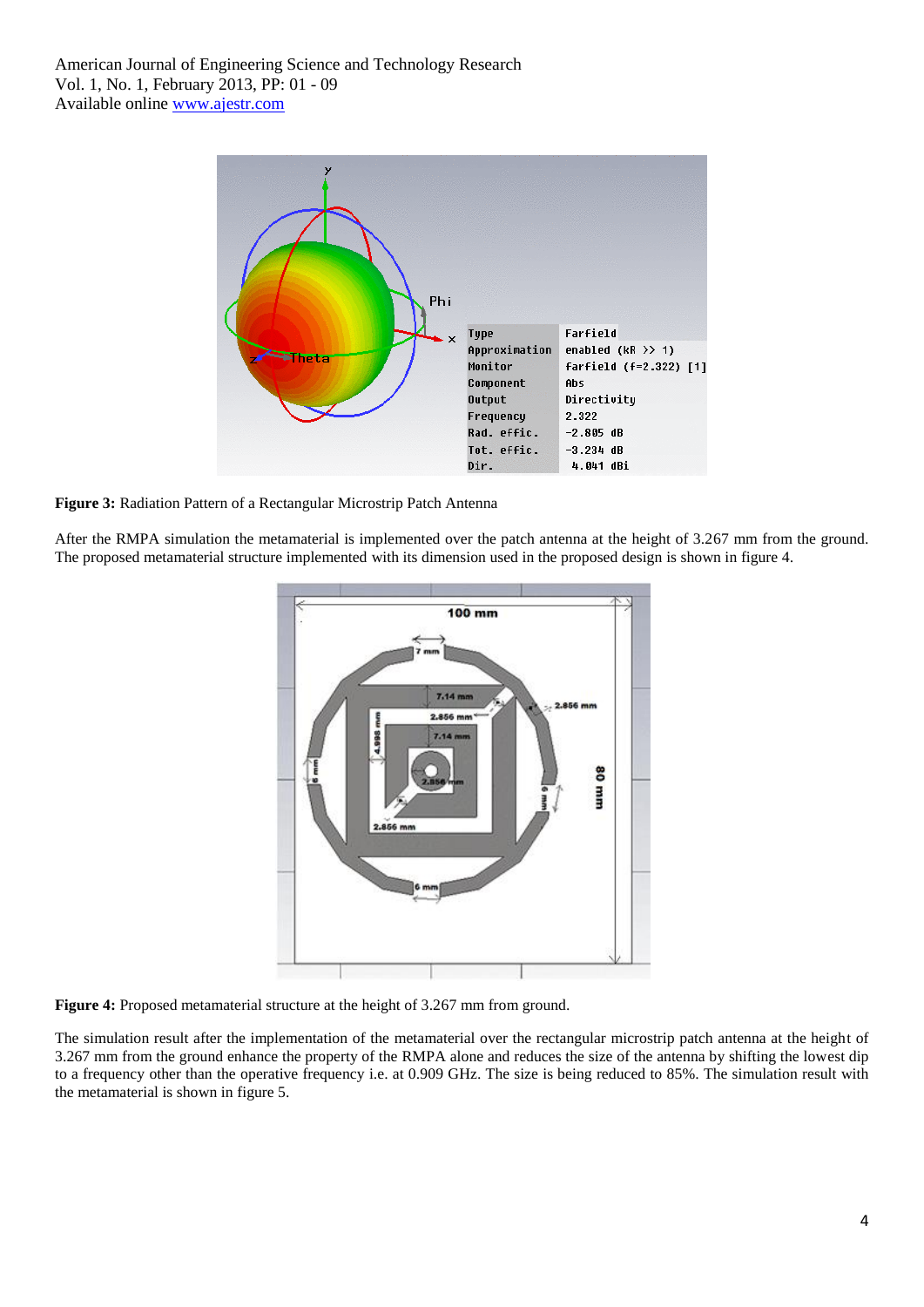American Journal of Engineering Science and Technology Research Vol. 1, No. 1, February 2013, PP: 01 - 09 Available online www.ajestr.com



**Figure 5:** This simulated result is showing the return loss of –46.06 dB and bandwidth of 11.45 MHz.

Three Dimensional Radiation Pattern of Rectangular Microstrip Patch Antenna with proposed metamaterial structure is shown in Figure 6.



**Figure 6:** Radiation Pattern of RMPA with proposed metamaterial structure.

Comparison of dimensions between reduced patch antenna using proposed metamaterial structure at operating frequency 2.322 GHz and RMPA alone at 0.909 GHz is in tabular form below.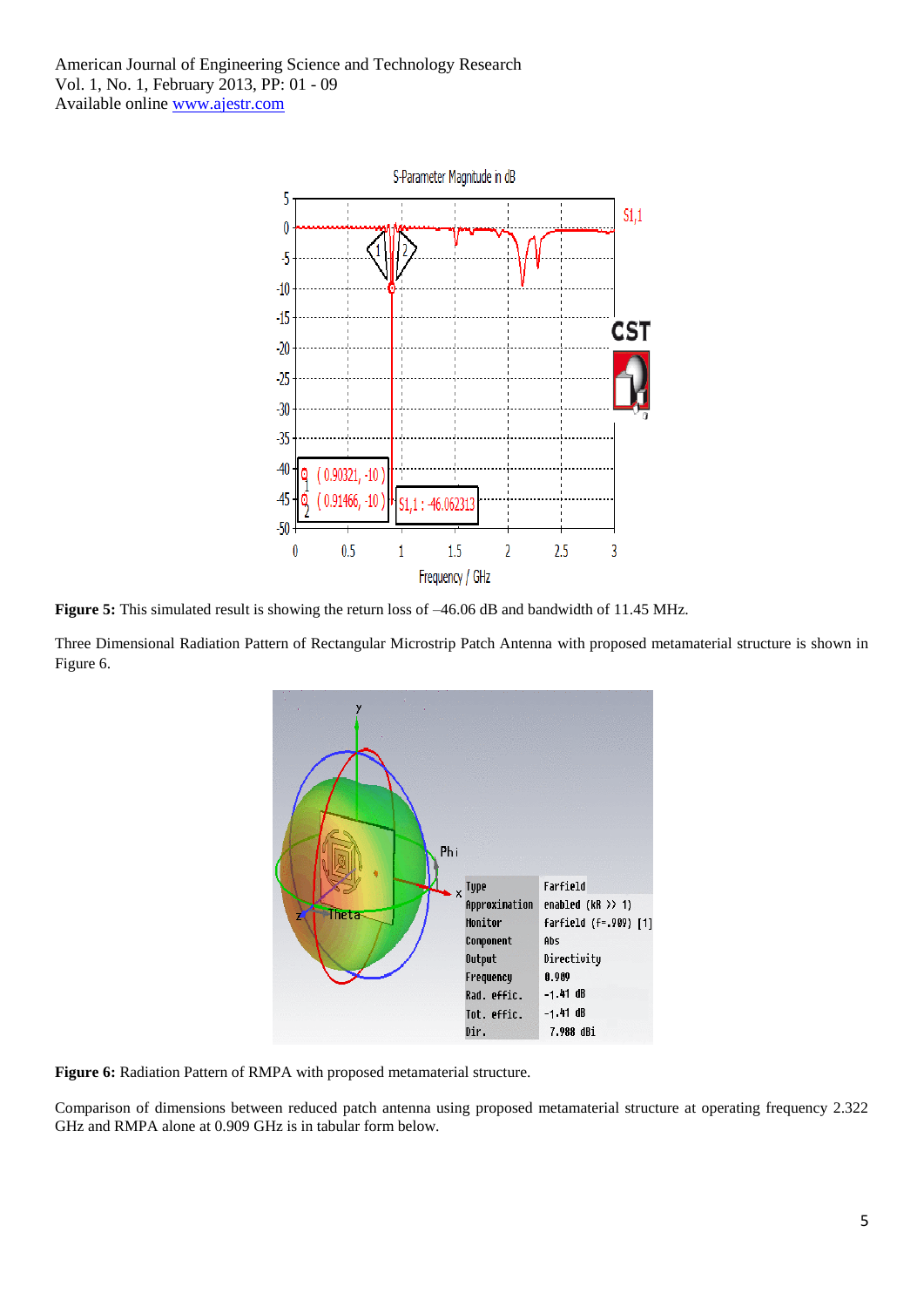| <b>Parameters</b> | <b>Dimensions</b><br>of RMPA<br>alone at<br>0.909 GHz | Dimensions of<br><b>RMPA</b> using<br><b>Metamaterial works</b><br>on 0.909 GHz | Unit |
|-------------------|-------------------------------------------------------|---------------------------------------------------------------------------------|------|
| Length            | 79.383                                                | 30.799                                                                          | mm   |
| Width             | 101.368                                               | 39.683                                                                          | mm   |
| Cut width         | 16                                                    | 5                                                                               | mm   |
| Cut length        | 26                                                    | 11                                                                              | mm   |
| length of<br>feed | 76.684                                                | 20                                                                              | mm   |
| Width of<br>feed  | 12                                                    | 2.7                                                                             | mm   |

#### **TABLE 1:** COMPARISON OF DIMENSIONS

After comparing it is necessary to prove that the material here used to reduce the size of RMPA is Meta, NRW (Nicolson Ross Weir) approach [16, 17] is used to prove it. The following formula belongs to NRW approach.

$$
\mu_r = \frac{2 \cdot c(1 - v^2)}{\omega \cdot d \cdot i(1 + v^2)} \qquad \qquad \dots (6)
$$

$$
\varepsilon_r = \mu_r + \frac{2.511.c.i}{\omega.d} \qquad \qquad \dots (7)
$$

Where,

 $V_2 = S21 - S11$  $\omega$  = Frequency in Radian,  $d = Thickness of the Substrate,$  $c = Speed of Light,$  $V_2$  = Voltage Minima.  $\mu_r$  = Relative permeability  $\mathcal{E}_r$  = Relative permittivity

In NRW approach, proposed design of patch antenna having metamaterial structure placed between two waveguide ports on both sides of antenna on X-axis to calculate S11 and S21 parameters. 'Y' and 'Z' planes are defined as the perfect electric and magnetic boundary respectively. Following that, the wave was excited toward the port 2 from port 1 or left to right.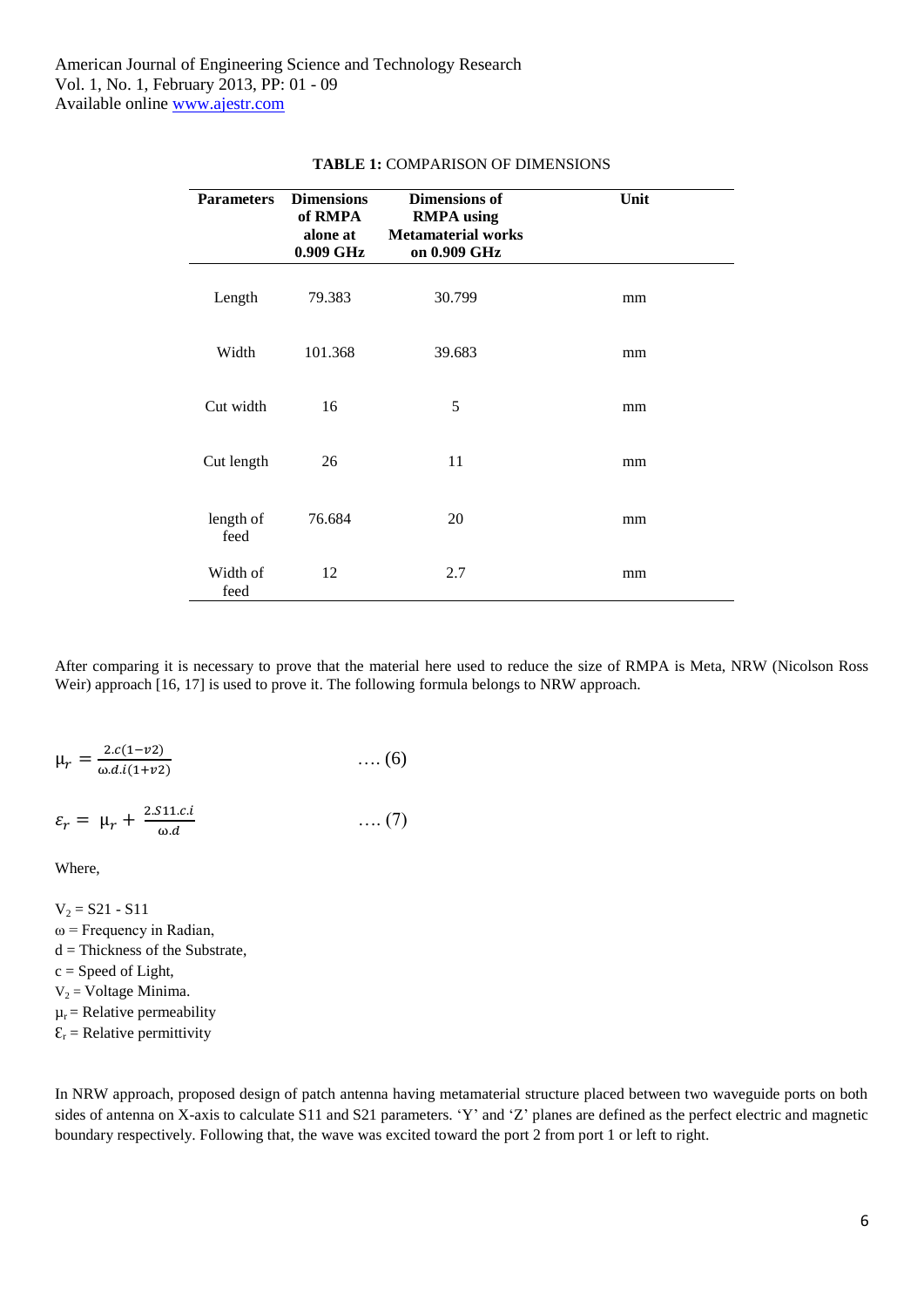

**Figure 7:** Proposed metamaterial structure between waveguide ports.

After the simulation in CST-MWS software the S11 and S21 parameters were exported to MS Excel software for proving of metamaterial. In MS Excel equation no. (6)  $\&$  (7) were used for proving of structure that it is metamaterial. The result of NRW approach, showing negative permeability and permittivity in figure 8 & 9 respectively.



**Figure 8:** Permeability versus frequency graph obtained from Excel software.



**Figure 9:** Permittivity versus frequency graph obtained from Microsoft Excel software.

The Table generated for permittivity and permeability by using MS-Excel Software was too large, therefore the Table 2 & 3 shows the negative value of permittivity and permeability only in the frequency range 0.8969999-0.912 GHz.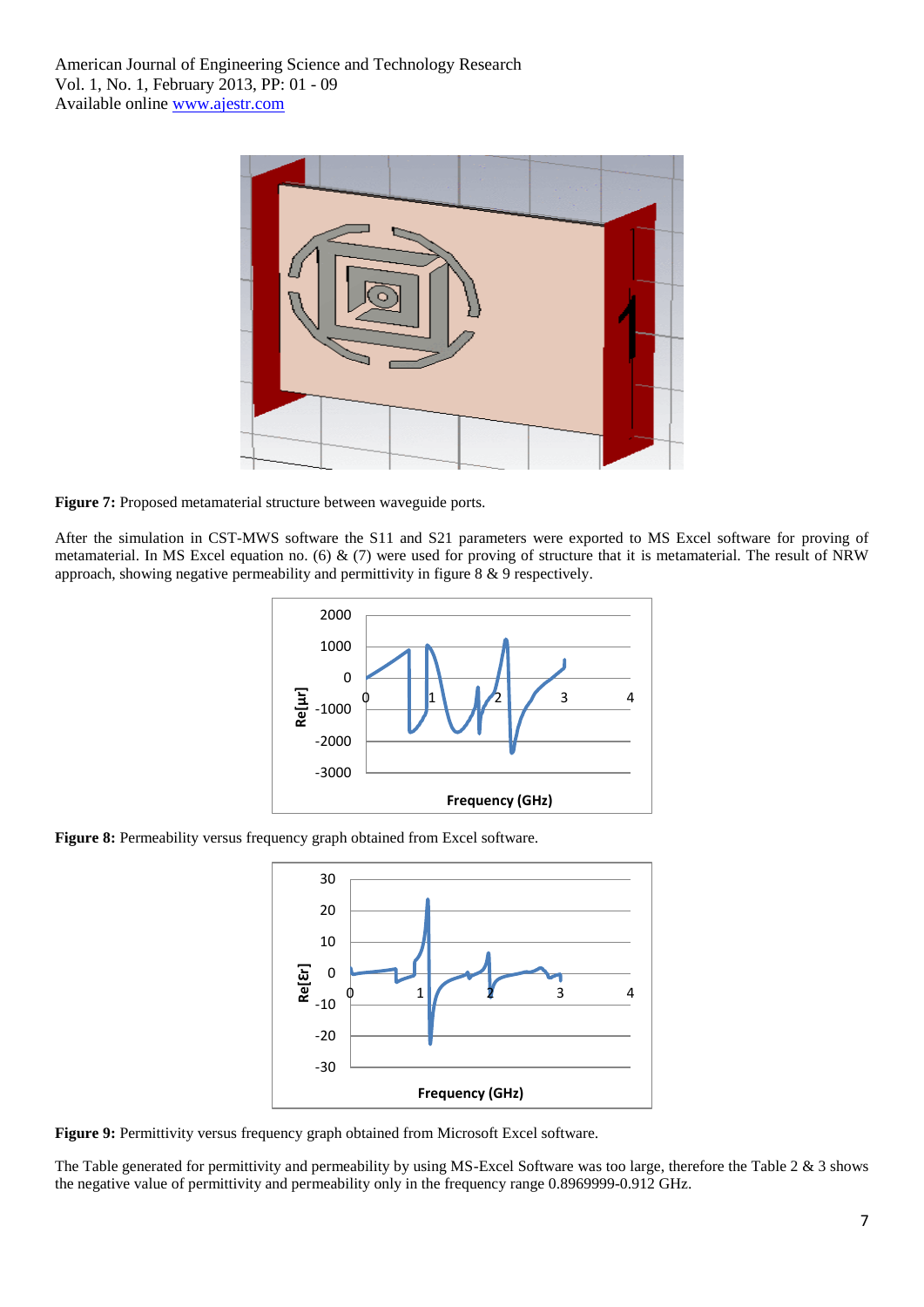**TABLE 2:** SAMPLED VALUES OF PERMEABILITY AT 0.909 GHZ CALCULATED ON MS EXCEL SOFTWARE.

| Frequency<br>[GHz] | Permeability [µr]                             | $Re[\mur]$ |
|--------------------|-----------------------------------------------|------------|
| 0.8969999          | -1141.9429597594-128.693933001594i            | $-1142$    |
|                    | 0.91-1123.67174184324-125.133733210449i       | $-1124$    |
|                    | 0.903l-1103.37209832053-123.858740463905i     | -1103      |
|                    | 0.9059999 -1082.05744203275-125.377808507957i | $-1082$    |
| 0.909              | l-1060.80577077854-129.759423882227i          | -1061      |
| 0.9121             | -1040.6597268626-136.669775724973i            | -1041      |

**TABLE 3:** SAMPLED VALUES OF PERMITTIVITY AT 0.909 GHZ CALCULATED ON MS EXCEL SOFTWARE.

| Frequency<br>[GHz] | Permittivity [Er]                              | Re[Er] |
|--------------------|------------------------------------------------|--------|
|                    | 0.897 - 0.733225111112916 - 0.155264929773749i | $-0.7$ |
| 0.9                | -0.698854853268743-0.150786069795711i          | $-0.7$ |
| 0.903              | -0.661610383745311-0.151008049731378i          | $-0.7$ |
|                    | 0.906 -0.623285516413551-0.156722665671922i    | $-0.6$ |
| 0.909              | l-0.585893531846821-0.167998349996369i         | $-0.6$ |
|                    | 0.9121-0.551467474967669-0.18405121449957i     | -0.6   |

# **3. RESULT**

By emphasizing RMPA with "Squares surrounded by Hexadecagon" Metamaterial structure of RMPA, the frequency on which it shows lowest return loss is 0.909GHz whether the operating frequency was 2.322 GHz. Table 1 shows the comparison of patch antenna designed at the frequency of 0.909 GHz and at 2.322 GHz with metamaterial. RMPA at 0.909 GHz acquire a large area instead of RMPA at 2.322 GHz. Due to the large difference between both the operating frequencies RMPA of 2.322 GHz could not be used at the former frequency. By using metamaterial it became possible that the antenna at 2.322 GHz operating frequency be able to work at 0.909 GHz frequency with 85% lesser area and more accurate results [13,14]. Like low return loss, high directivity and high efficiency where bandwidth is almost constant. Figure 2 & 5 shows the comparison of return loss; Figure 3 & 6 shows the comparison of directivity and efficiency of the RMPA alone and with the metamaterial. It has been found that the return loss is reduced by 35.791 dB, directivity is increased by 3.947 dB & the efficiency is increased by 25% of the proposed structure. The Figure 8 & 9 obtained from Microsoft Excel Software shows the negative value of permittivity & permeability [16] at the operating frequency of 0.909 GHz, and Table 2  $\&$  3 shows the numeric value of corresponding figure at the required operating frequency [15]. This proves that the proposed Design of media with a negative refractive index is a Metamaterial Structure.

# **4. CONCLUSION**

Authors presented a new design methodology in this paper for creating highly miniaturized patch antennas, by adding a single layer that contains a combination of Squares surrounded by Hexadecagon like structure. That has been proved as a metamaterial. The size of the antenna can be reduced significantly. Because the construction is simple, the miniaturized antennas can be produced with little effort at low cost & low space. In this paper it is found that the implementation of metamaterial structure on a RMPA at a height of 3.276 mm from the ground plane shows significant reduction in size of the Patch Antenna as compare to calculated patch antenna at 0.909 GHz. The purpose of this work is to produce a small, low cost Antenna that can be used for UHF band (0.3-3GHz) applications. An even smaller antenna is possible by this proposed design, but with further miniaturisation comes lacking in radiation efficiency and bandwidth that may prove undesirable.